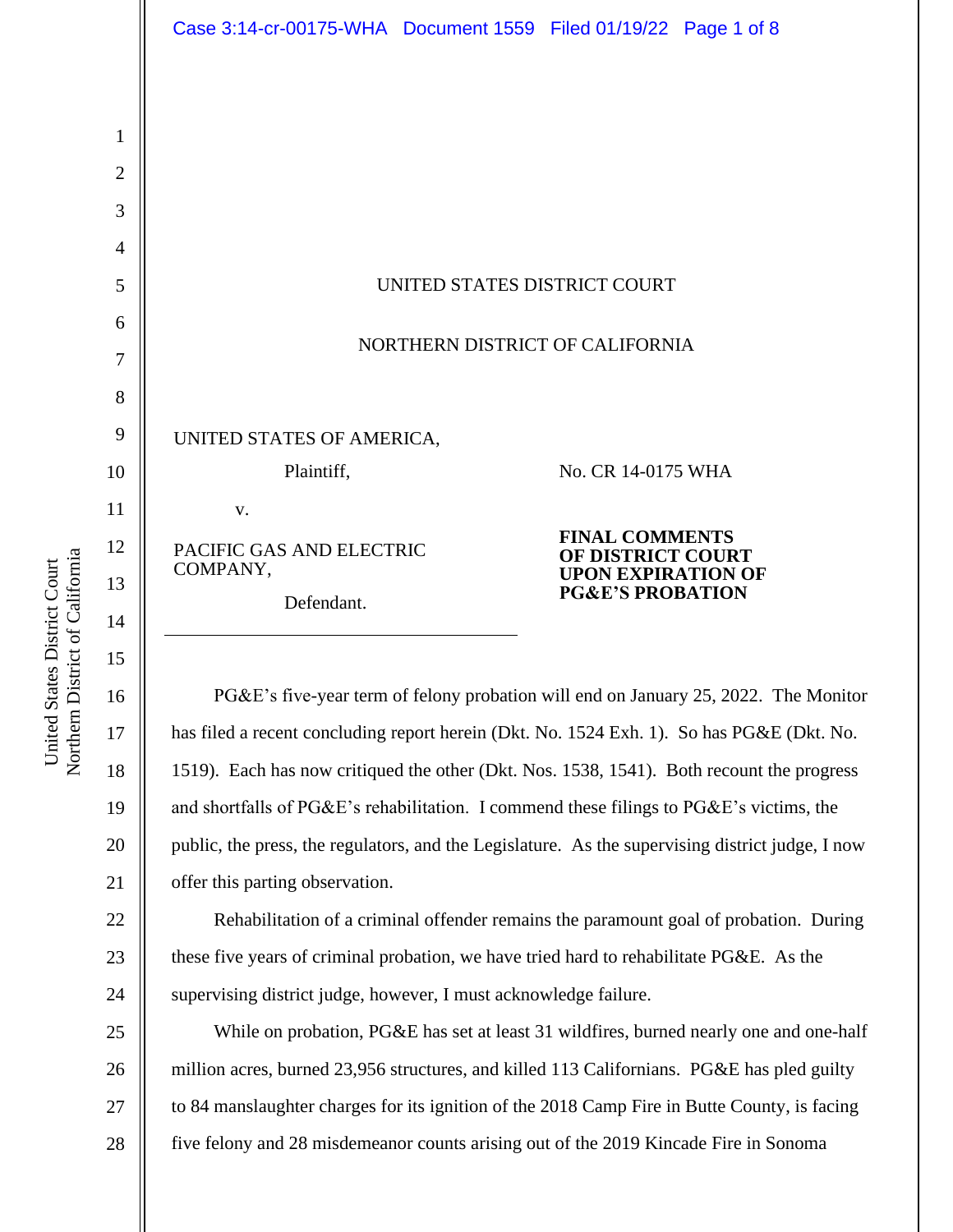# Case 3:14-cr-00175-WHA Document 1559 Filed 01/19/22 Page 2 of 8

10 11 12 Northern District of California Northern District of California 13 14 15 16 17 18

United States District Court

United States District Court

1

2

3

4

5

6

7

8

9

19

20

21

22

23

24

County (that county's largest wildfire ever), is facing pending involuntary manslaughter charges arising out of the 2020 Zogg Fire in Shasta County, and is facing a civil suit by five counties arising out of the 2021 Dixie Fire (and may face criminal charges as well). The Dixie Fire, the second largest in California history, alone required 1,973 personnel to extinguish. So, in these five years, PG&E has gone on a crime spree and will emerge from probation as a continuing menace to California.

Almost all of the survivors of these fires are still waiting for compensation. Many hundreds who lost their homes endure in travel trailers because they have not yet been compensated. Meanwhile, PG&E management pays itself handsome salaries and bonuses, all paid from revenues collected from customers. This unfairness should tug at our conscience. Out of respect, the names of all those killed in the PG&E explosion in San Bruno, as well as all those killed in wildfires started by PG&E, are set forth in the Monitor's report (at Exhibit 1).

We remain trapped in a tragic era of PG&E wildfires because for decades it neglected its duties concerning hazard-tree removal and vegetation clearance, even though such duties were required by California's Public Resource Code. In time, this neglect led to hazard trees and limbs falling on its distribution lines and sparking wildfires or becoming "ground faults" (wherein the tree remains against a live wire and conducts sufficient electrical power to the earth to overheat and explode in flames). PG&E's backlog of unattended trees and vegetation was staggering at the outset of probation. As probation ends, PG&E remains at least seven years (my estimate) from coming close to being current. During its criminal probation, all or virtually all of the wildfires started by PG&E distribution lines have involved hazard trees.

PG&E has blamed global warming, drought, and bark beetles. It's true that those things made the wildfires worse. But they were reasons to step up compliance rather than slack off. And, those things didn't start those fires. PG&E did that.

25 26 27 PG&E has instituted some important wildfire safety reforms. These include its Public Safety Power Shutoffs, its enhanced vegetation management work, and its Fast Trip Mitigation protocol. Yet, PG&E's swath of devastation persists.

28

Why?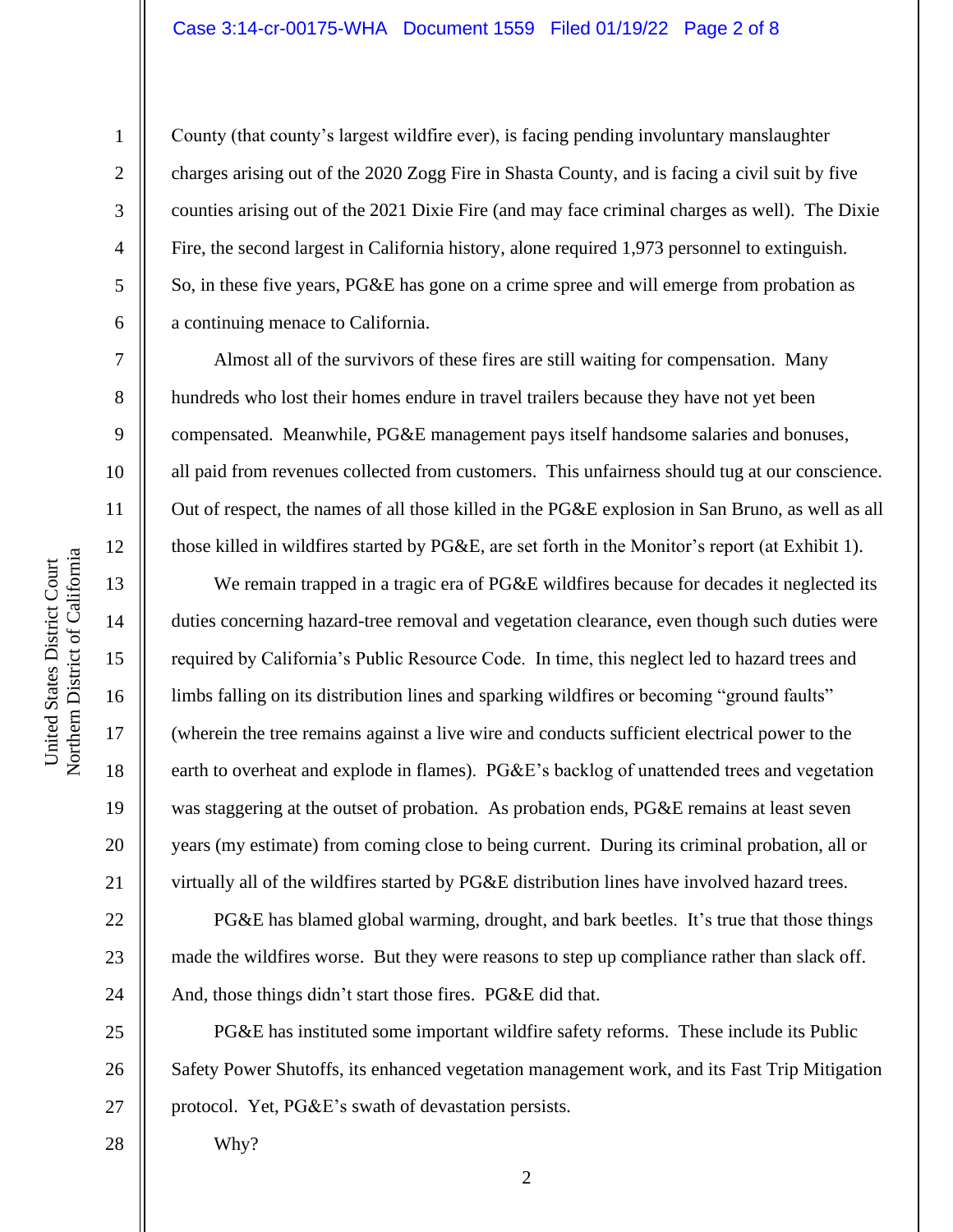## Case 3:14-cr-00175-WHA Document 1559 Filed 01/19/22 Page 3 of 8

10 11 12 Northern District of California Northern District of California United States District Court 13 14 15 16 17 18

United States District Court

1

2

3

4

5

6

7

8

9

One systemic cause, in my view, is that for decades, PG&E has been outsourcing to independent contractors its statutory responsibility for finding and removing hazard trees and for maintaining vegetation clearances. A large part of the wildfire problem, as the Monitor has pointed out (Dkt. No. 1524 Exh. 1 at 47), has been sloppy inspection and clearance work (almost exclusively outsourced to independent contractors).

This outsourcing seems to have been done for at least two reasons. One has been to save on salary and benefits, the usual reason companies go from an "employee" model to an "independent contractor" model. A second, more pertinent here, has been to manufacture a strategic defense in wildfire litigation. Time and again, we have heard PG&E blame its outside contractors. When one of them failed to mark a hazard tree for removal and the tree fell on a line to start a fire, PG&E has shrugged that it had contracted with "professional arborists" and relied on them, all as part of an argument that PG&E itself acted prudently. And, when disaster struck, PG&E itself hadn't had all the necessary records — it has had to beg and plead for them from the contractors, to the extent records survived.

But it's worse than that. PG&E has told us at least a dozen times that one major reason it has fallen so far behind on its statutory duty to find and remove hazard trees and encroaching vegetation is that it has scoured the country for outside arborists and that there are no more to be had. But PG&E could hire its own employees and train them as arborists. It could hire and train as many as it needs. PG&E does not have to use the independent contractor model. One condition of probation eventually required PG&E to hire and train its own vegetation inspectors, at least thirty of them. I regret now that more weren't required. So, one systemic obstacle to rehabilitation has been and will remain PG&E's outsourcing model. PG&E should hire on its own payroll and train as many arborists as are needed to fully comply with California's Public Resource Code and to keep records adequate to fix accountability.

A second systemic problem is the conflict between PG&E's oft-advertised concern for safety versus its deep-rooted obsession for keeping power flowing. Two examples illustrate.

28

19

20

21

22

23

24

25

26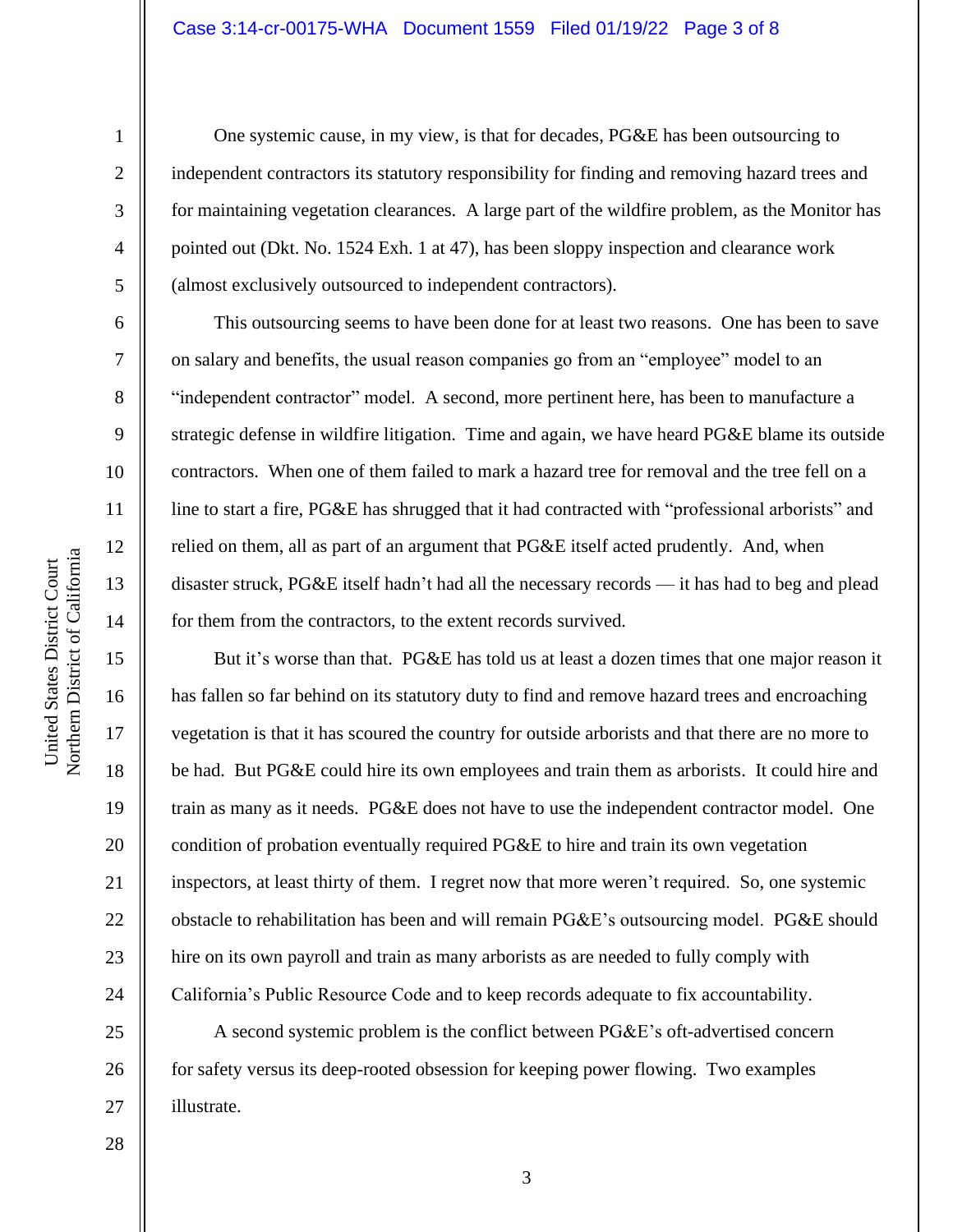#### Case 3:14-cr-00175-WHA Document 1559 Filed 01/19/22 Page 4 of 8

1

2

3

4

5

6

7

8

9

10

11

12

13

14

15

16

17

18

19

20

21

22

23

24

25

When probation started in 2017, PG&E had no Public Safety Power Shutoff program of any kind. After the Wine Country Fires in 2017, seventeen of which were caused by PG&E when the Diablo winds blew hazard trees and limbs (some of which should have been but had not been removed) onto its lines, the Court proposed to require PG&E, in advance of future windstorms, to deenergize any lines known to be at risk due to unremoved hazard trees and limbs. PG&E resisted this proposal mightily. Among other objections, PG&E reminded us that its customers depended on electrical power. Reluctantly, the Court didn't order such a program but still urged it. Then, in a turnabout, PG&E on its own adopted such a program, which has become known as its Public Safety Power Shutoff (PSPS) program. The highwater mark of its PSPS program came in its first year (2019), when, despite severe windstorms that year, not a single fire was caused by any PG&E distribution line. Lines at risk had been deenergized as the storms drew near. PG&E photographs taken in the immediate aftermath of the windstorms showed hundreds of downed trees and limbs collapsed upon the deenergized power lines. Had those lines been energized, many fires would have been started.

So, as the 2019 wildfire season ended, it seemed as if PG&E had found a *modus vivendi* to save lives, homes, farms, and forests, at least with respect to its distribution lines, until the hazard tree backlog could be worked through. (The massive Kincaid Fire that year was started by a PG&E *transmission* line, not a *distribution* line.)

Numerous complaints, however, arose about loss of power during PSPS outages. In response, we later learned, PG&E watered down its criteria for which lines to deenergize in advance of windstorms, so as to leave power running in more circuits than before. Then followed the Zogg Fire in 2020 in which four lives were lost and 204 structures destroyed in Shasta County due to a hazard tree falling on a distribution line during a windstorm. In short, PG&E compromised a safety protocol, the PSPS, in order to keep more meters turning. It wound up getting neither (since the fire destroyed the power lines anyway).

26 27 28 The catastrophic damage being so severe, it is inconceivable to the Court that any line should remain energized in a windstorm when it has not been faithfully and fully cleared of hazard trees and limbs. Yet, PG&E's revised criteria allowed just that.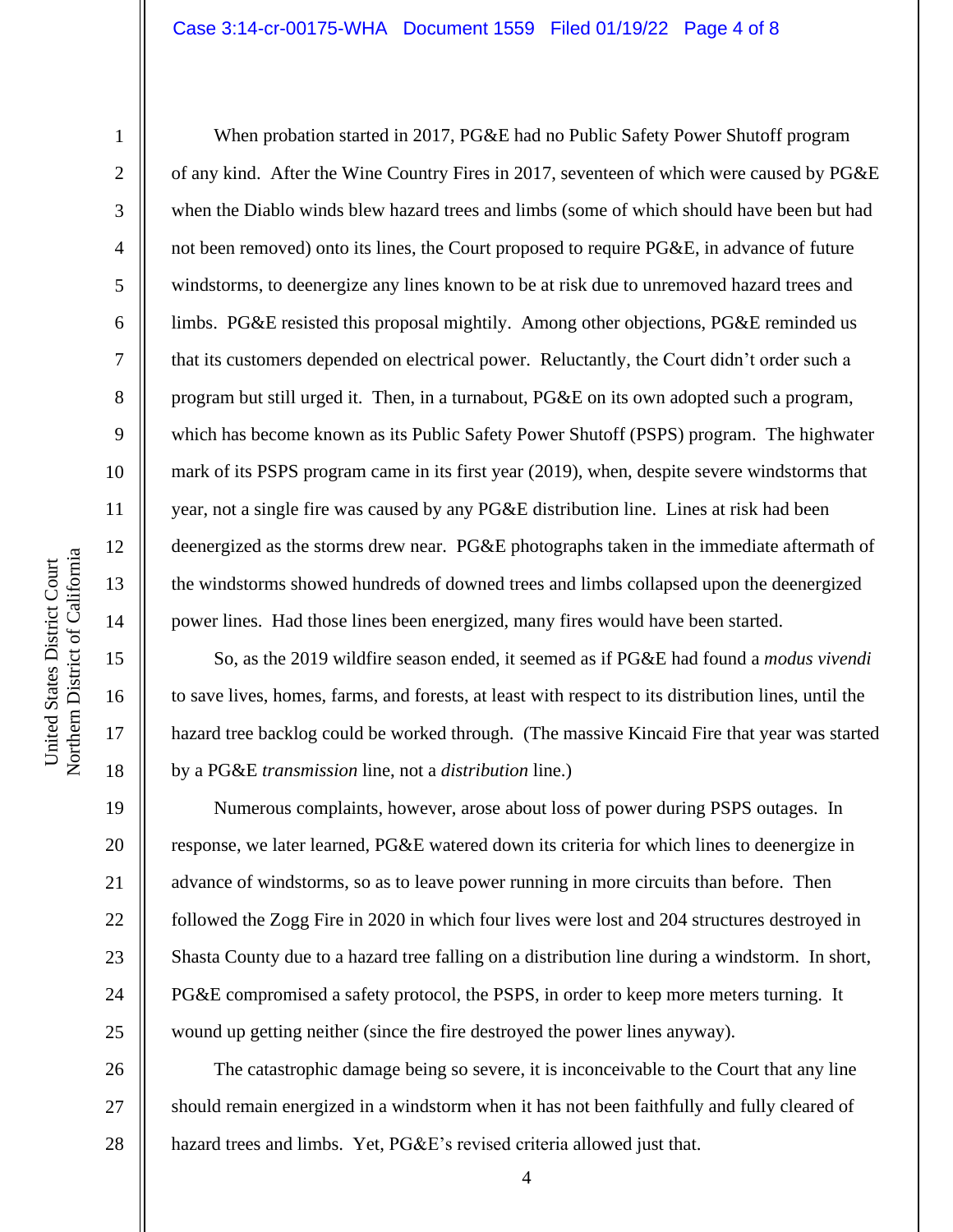### Case 3:14-cr-00175-WHA Document 1559 Filed 01/19/22 Page 5 of 8

1

2

3

4

5

6

7

8

9

10

11

12

13

14

15

16

17

18

19

20

21

22

23

24

25

26

27

PG&E wants us to believe that this systemic conflict is unavoidable and inherent in the delivery of power. But the whole point of California's Public Safety Resource Code is to allow distribution lines to operate in windstorms by removing the hazards. If PG&E were in full compliance with California's Public Resource Code with respect to hazard tree removal and vegetation clearance maintenance, then the need for any PSPS would be vastly reduced, and almost all meters could continue to turn in safety. But PG&E was somehow allowed, for decades, to postpone more and more hazard tree and limb clearance. It is nowhere near full compliance. So, there remains a systemic conflict between keeping the meters turning versus doing so safely.

Another example of the ingrained culture to keep the meters turning is the recent 2021 Dixie Fire. That fire broke out along the Feather River and became the second-largest wildfire in California history. It all started at dawn on July 13 when PG&E learned that two customers, the Cresta Dam and the nearby CalTrans Tunnel on Route 70, served by PG&E's Bucks Creek 1101 Circuit, had lost all power. That distribution line was only ten miles long and served only three customers, the two who'd already lost power and some railroad signals along the tracks beside the river. It took over five hours for anyone from PG&E to arrive at the dam and tunnel, then over four more hours to reach the source of trouble on the power line. True, once PG&E was late to begin with, some of the further delay was not  $PGEE$ 's fault. (Work on a county bridge began at nine or nine-thirty that morning.) But, most fundamentally, given that it was taking so long for PG&E to track down the problem, why didn't PG&E, if safety was really its top priority, simply deenergize the circuit until the trouble could be determined?

Hour upon hour went by with PG&E knowing that it was plausible (i) that one or two of fuses on the three phases — but not all three fuses — had blown, cutting power to the dam and tunnel, (ii) that a possible cause was that a tree had collapsed somewhere upon the power line, a common enough occurrence, and (iii) that the tree had become a "ground fault," wherein the tree would conduct power from a live wire to the ground, gradually overheating and eventually bursting into flames. Put differently, for hour after hour, PG&E could not rule out the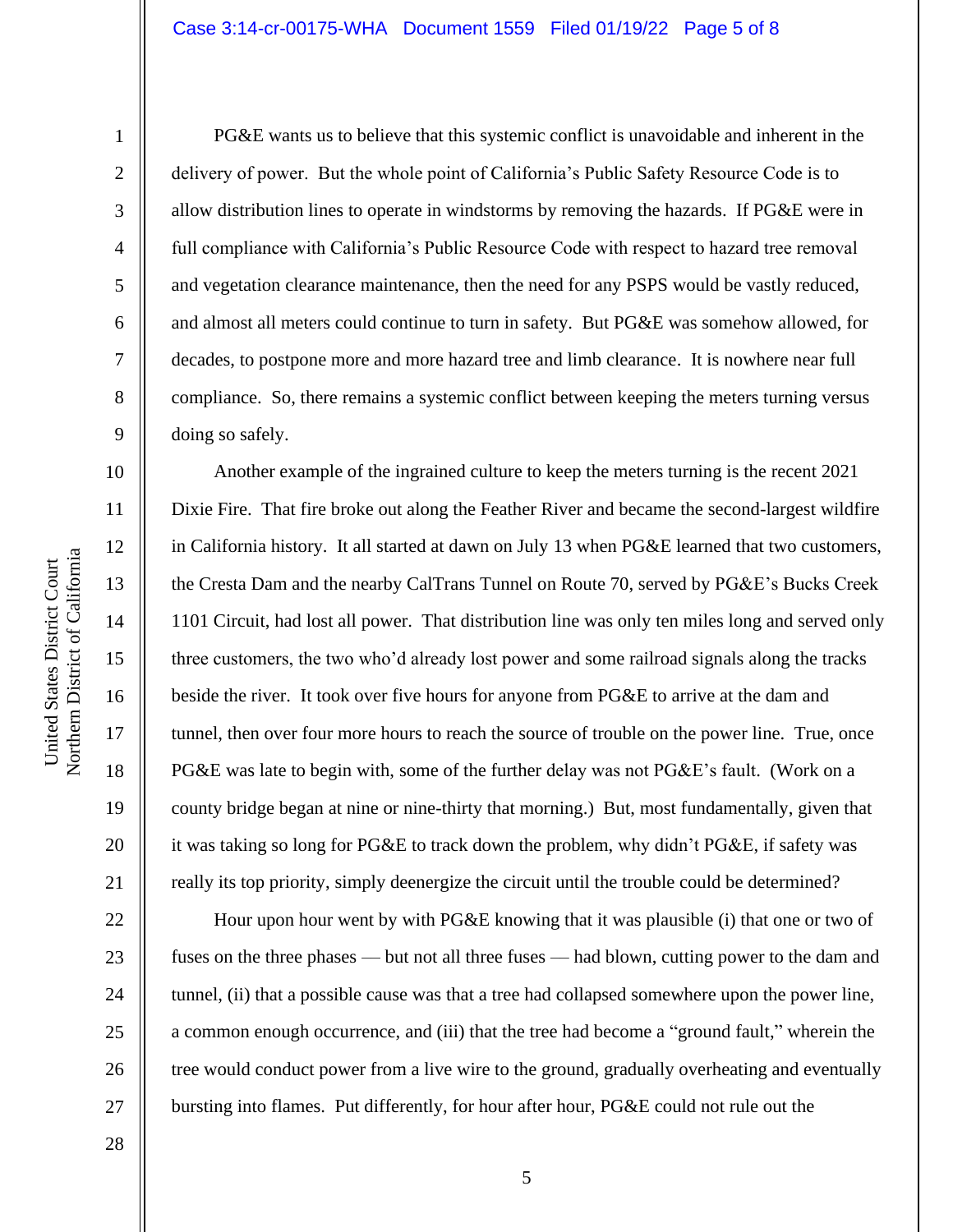possibility of a ground fault since it knew power was still being fed into the circuit. In the face of this danger, wasn't the safe course to turn off the power until the trouble could be traced?

True, there were non-threatening possibilities for the outage. It was plausible, for example, that a bird with long wings might have touched two of the three conductors and blown their fuses (in the course of being electrocuted). And, it's true that any such scenario would have posed little risk of fire. And, from down below at the dam and highway, no smoke could yet be seen. But a ground fault remained a plausible danger. Yes, in the run of cases, turning off power would have inconvenienced all customers on the line. But, here, only one other customer was still receiving power, and that customer (the railroad) had battery backup. So no customer would have been inconvenienced by turning off the power in the circuit. If safety was really its number-one priority, why didn't PG&E turn off the power at the source, the substation, or at Turnoff Switch 941, once it knew it could not track down the problem quickly?

The true reason, I'm convinced after studying PG&E for five years, is that PG&E simply preferred to leave the power on (and the meters turning) until there was actual knowledge of an actual fire or at least of an imminent fire danger. For example, if PG&E had seen that a tree was leaning against the lines, it would've treated it as an imminent fire danger and cut the power. But PG&E, from the dam and highway, could not see all of the line or any of the line where the problem lay. In practice, that preference for power on had often proven out. But sometimes such outages had led to wildfires. Its own Wildfire Mitigation Plan had explicitly recognized the fire risk posed by ground faults. *See* 2021 Wildfire Mitigation Plan, § 7.3.3.9.1, updated June 3, 2021.

26 All of this was occurring in a High Fire Threat District well into the wildfire season on a circuit already rated by PG&E itself as quite dangerous in terms of wildfire risk. So, even if a harmless scenario had been more likely, the consequences of error should have been weighed. The risk of a catastrophic wildfire, even when discounted by a reduced likelihood of such an event, should have urged extreme caution, all the more so in a case where no inconvenience to customers could have flowed from erring on the side of safety.

1

2

3

4

5

6

7

8

9

10

11

12

13

14

15

16

17

18

19

20

21

22

23

24

25

27

28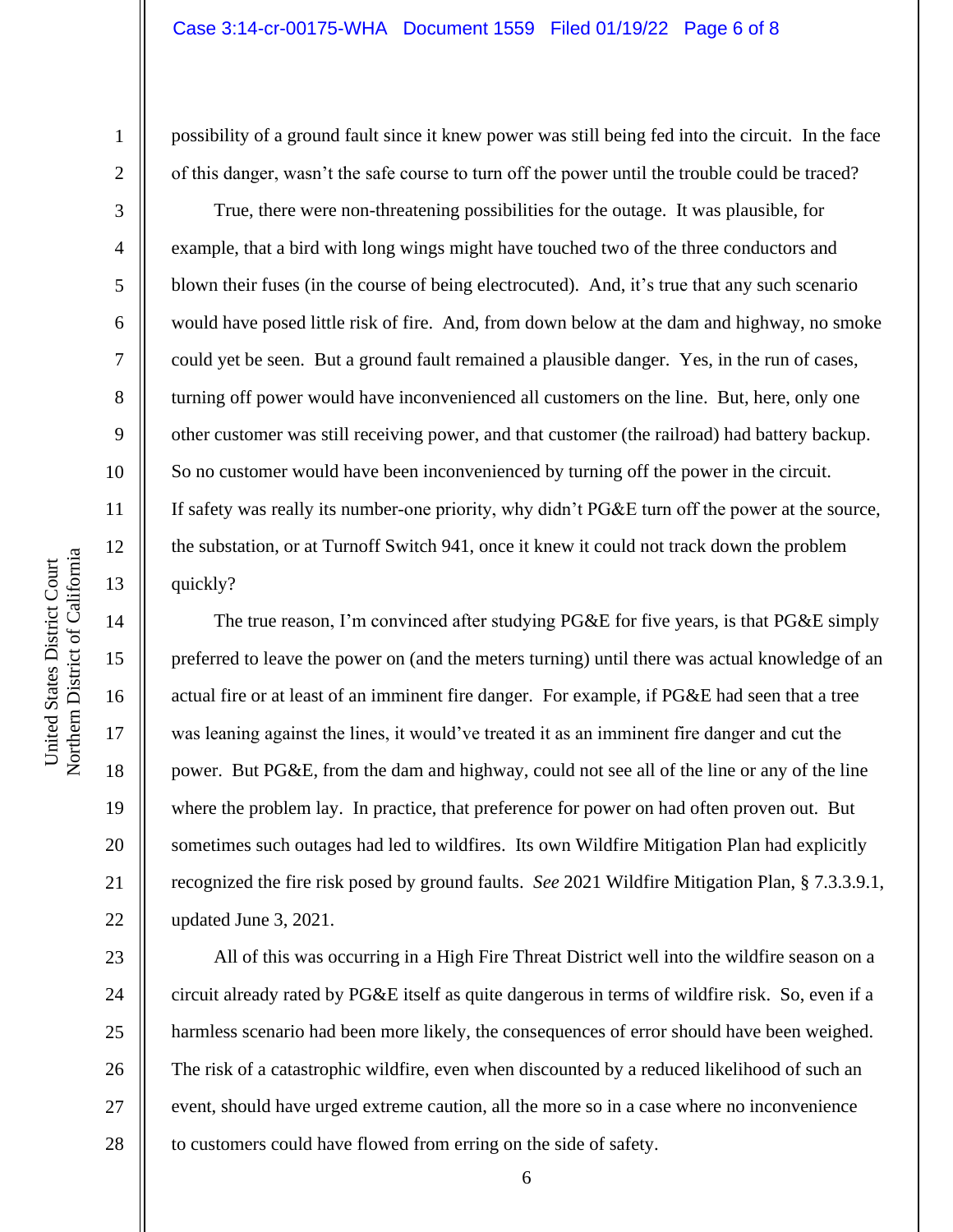1

2

3

4

5

6

7

8

9

10

11

12

13

14

15

16

17

18

19

20

21

22

23

24

But PG&E continued feeding power into the circuit.

Here's what the evidence now shows happened in the Dixie Fire. In fact, a tall tree in a remote location had fallen on the power line, a three-phase circuit. Two of three conductors evidently shorted against each other in the crash and blew their two fuses. But the third phase –– the one with the unblown fuse –– remained energized upstream from the fuses, meaning energized where the tree had fallen. With the tree leaning against an energized line, the tree became a ground fault. Over several hours, the large tree, though a poor electrical conductor, as are all trees, conducted enough power to ground, as will all trees, to overheat and to burst into flames. After the flames eventually broke out and while the burn area was only 600 to 800 square feet, PG&E finally arrived at the scene at 4:40 p.m., but it was too late the Dixie Fire was underway. The first thing PG&E did, upon arrival, was to cut the power in the third phase (by tripping the third fuse). Had power been shut off hours earlier from the source or Turnoff Switch 941, the tree would have stopped overheating and the fire would never have occurred. (A separate question is whether PG&E should have inspected and found the hazard tree and removed it before it could fall on the line. When the full report by Cal Fire is made public, we will learn the answer.)

Even as the Dixie Fire was raging, PG&E announced a new safeguard called "Fast Trip Mitigation" for its High Fire Threat Districts. With the turn of a knob, PG&E adjusted the settings on its reclosers to shut off power more quickly (and more often) when its monitors show a disturbance on the lines in High Fire Threat Districts. This would have prevented the Dixie Fire. This was a clear step in the right direction, but, if safety had indeed been the top priority all along, why wasn't this safeguard in place before the fire? The reason is in the ingrained culture to keep the meters turning. Why does it take catastrophic conflagrations to force safer standards out of PG&E?

25

Other systemic problems are identified by the Monitor.

26 27 28 This statement will end by noting PG&E's stubborn refusal to take responsibility for its actions. On the afternoon that the Dixie Fire started, the PG&E Troubleman radioed to his dispatcher that a tree had fallen on the power line and started a fire. He said it twice (Dkt.